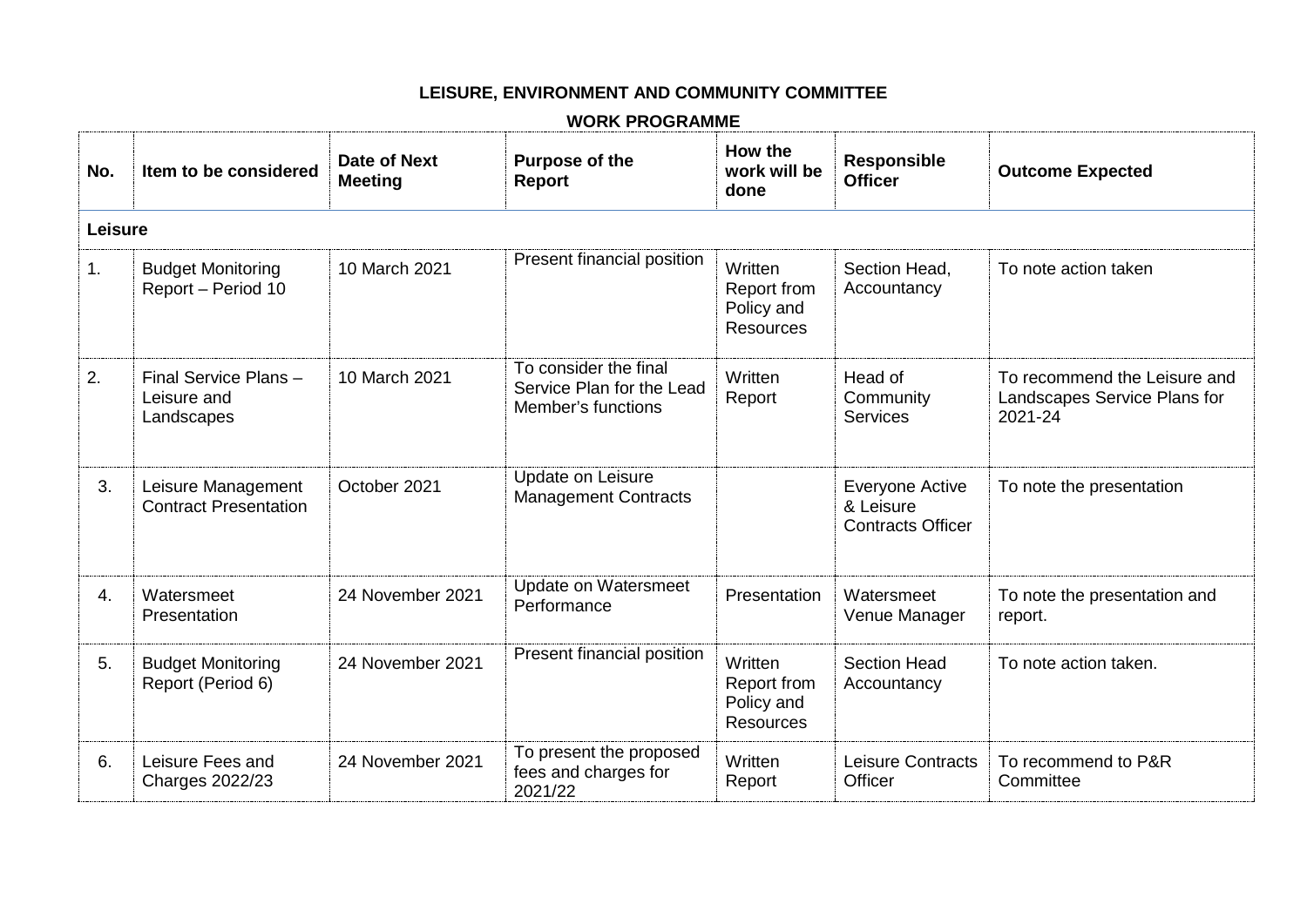| No. | Item to be considered                                                    | <b>Date of Next</b><br><b>Meeting</b> | <b>Purpose of the</b><br><b>Report</b>                                                                                        | How the<br>work will be<br>done | <b>Responsible</b><br><b>Officer</b>                 | <b>Outcome Expected</b>                                                                                                                                                                  |  |
|-----|--------------------------------------------------------------------------|---------------------------------------|-------------------------------------------------------------------------------------------------------------------------------|---------------------------------|------------------------------------------------------|------------------------------------------------------------------------------------------------------------------------------------------------------------------------------------------|--|
| 7.  | Draft Service Plans-<br>Leisure and<br>Landscapes and any<br>growth bids | 24 November 2021                      | To consider the draft<br>Service Plan for the Lead<br>Member's functions and<br>any growth bids                               | Written<br>Report               | Head of<br>Community<br>Services                     | To note and comment on the<br>Leisure and Landscapes draft<br>Service Plan for 2021-24 and<br>any growth bids.                                                                           |  |
| 8.  | <b>Sustainable Tree</b><br>Resilience strategy                           | <b>T</b> bc                           | Request for this to be<br>added at 11/3/20 meeting                                                                            |                                 | <b>Principal Trees &amp;</b><br>Landscape<br>Officer | No strategy until appointment of<br>Principal Trees and Landscape<br>Officer<br>This Item will be presented at<br><b>Policy and Resources</b><br>Committee due to budget<br>implications |  |
| 9.  | <b>Physical Activity</b><br>Strategy                                     | November 2021                         | Recommendations and<br>Health implications of the<br>impact of COVID-19 on<br>local community. With<br>potential funding pots |                                 |                                                      |                                                                                                                                                                                          |  |
|     | <b>Environmental Services &amp; Sustainability</b>                       |                                       |                                                                                                                               |                                 |                                                      |                                                                                                                                                                                          |  |
| 1.  | <b>Climate Change</b><br>Strategy and Action<br>Plan                     | 10 March 2021                         | To support the<br>development of the<br>climate change strategy<br>and action plan.                                           | Written<br>report               | Acting Head of<br>Community<br>Partnerships          | To consider the<br>recommendations                                                                                                                                                       |  |
| 2.  | Final Service Plan -<br>Environmental<br><b>Services</b>                 | 10 March 2021                         | To consider the final<br>Service Plan for the Lead<br>Member's functions                                                      | Written<br>Report               | Head of<br>Community<br><b>Services</b>              | To recommend the Service plan<br>for 2021-24                                                                                                                                             |  |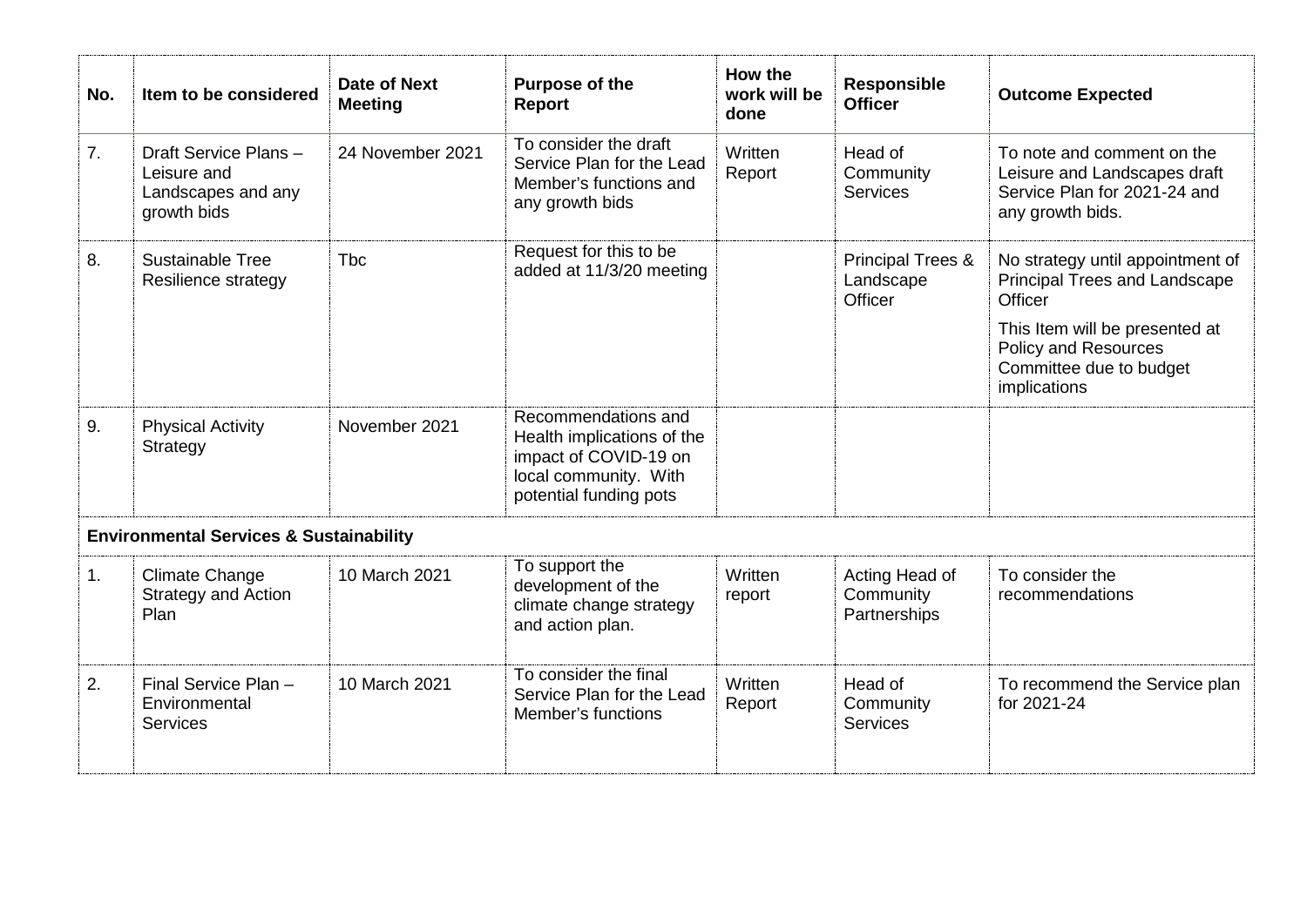| No.                                      | Item to be considered                                                    | <b>Date of Next</b><br><b>Meeting</b> | Purpose of the<br><b>Report</b>                                                                                                                                | How the<br>work will be<br>done                          | <b>Responsible</b><br><b>Officer</b>                                      | <b>Outcome Expected</b>                                      |
|------------------------------------------|--------------------------------------------------------------------------|---------------------------------------|----------------------------------------------------------------------------------------------------------------------------------------------------------------|----------------------------------------------------------|---------------------------------------------------------------------------|--------------------------------------------------------------|
| 3.                                       | <b>Budget Monitoring</b><br>Report - Period 10                           | 10 March 2021                         | Present financial position                                                                                                                                     | Written<br>Report from<br>Policy and<br><b>Resources</b> | Section Head,<br>Accountancy                                              | To note action taken                                         |
| 4.                                       | <b>Budget Monitoring</b><br>Report                                       | 24 November 2021                      | Present financial position                                                                                                                                     | Written<br>report from<br><b>P&amp;R</b><br>Committee    | <b>Section Head</b><br>Accountancy                                        | To note action taken.                                        |
| 5.                                       | Draft Service Plan -<br>Environmental<br>Services and any<br>growth bids | 24 November 2021                      | To consider the draft<br>Service Plan for the Lead<br>Member's functions and<br>any growth bids                                                                | Written<br>Report                                        | Head of<br>Community<br><b>Services</b>                                   | To note and comment on the<br>draft Service Plan for 2021-24 |
| 6.                                       | Environmental<br>Services Fees and<br><b>Charges 2022/23</b>             | 24 November 2021                      | To receive the fees and<br>charges for the review of<br><b>Environmental Services</b><br>to include: Garden<br>Waste, Trade Waste and<br><b>Clinical Waste</b> | Written<br>report                                        | Waste and<br>Environment<br>Manager/Environ<br>mental Strategy<br>Manager | To recommend to P&R<br>Committee                             |
| 7 <sub>1</sub>                           | <b>Animal Activities Fees</b><br>and Charges 2021/22                     | 24 November 2021                      | To receive the fees and<br>charges review for the<br>services and animal<br>activities                                                                         | Written<br>report                                        | Animal Welfare &<br>Licensing<br>Inspector                                | To make recommendations to<br>the Council for the budget.    |
| <b>Community Safety and Partnerships</b> |                                                                          |                                       |                                                                                                                                                                |                                                          |                                                                           |                                                              |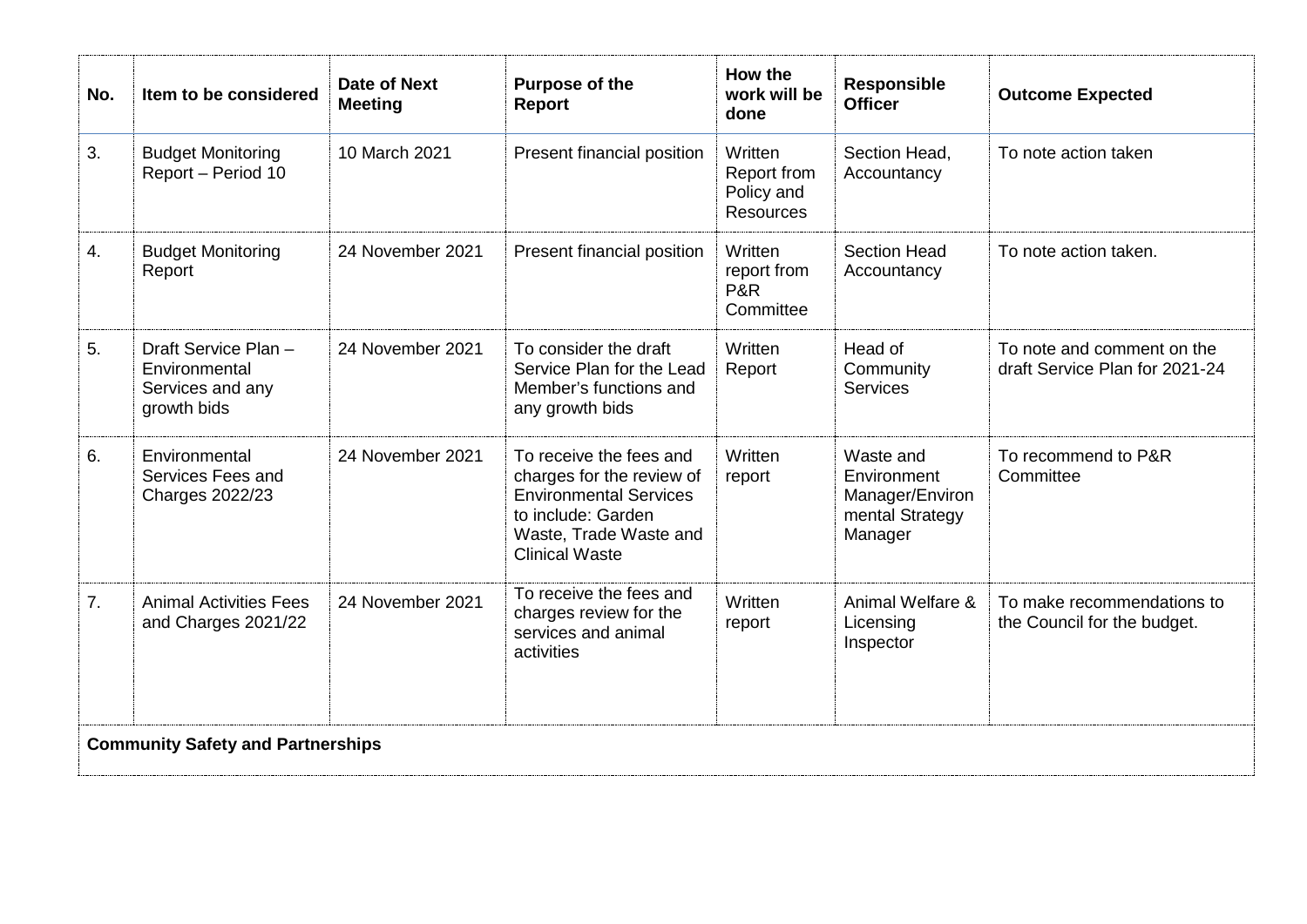| No. | Item to be considered                                                                                           | <b>Date of Next</b><br><b>Meeting</b> | Purpose of the<br>Report                                                                        | How the<br>work will be<br>done                          | <b>Responsible</b><br><b>Officer</b>                                                    | <b>Outcome Expected</b>                                                                                               |
|-----|-----------------------------------------------------------------------------------------------------------------|---------------------------------------|-------------------------------------------------------------------------------------------------|----------------------------------------------------------|-----------------------------------------------------------------------------------------|-----------------------------------------------------------------------------------------------------------------------|
| 1.  | <b>Budget Monitoring</b><br>Report - Period 10                                                                  | 10 March 2021                         | Present financial position                                                                      | Written<br>Report from<br>Policy and<br><b>Resources</b> | Section Head,<br>Accountancy                                                            | To note action taken                                                                                                  |
| 2.  | Final Service Plans-<br>Community<br>Partnerships<br><b>Regulatory Services</b><br>(food and licensing<br>only) | 10 March 2021                         | To consider the final<br>Service Plans for the<br>Lead Member's functions                       | Written<br>Report                                        | Acting Head of<br>Community<br>Partnerships<br>Head of<br>Regulatory<br><b>Services</b> | To recommend the<br><b>Environmental Services and</b><br><b>Community Partnerships</b><br>Service Plan for 2021-24    |
| 3.  | <b>Anti-Social Behaviour</b>                                                                                    | Date to be agreed                     | To receive a report                                                                             | Written<br>report                                        | Acting Head of<br>Community<br>Partnerships                                             | To receive any<br>recommendations.                                                                                    |
| 4.  | <b>Budget Monitoring</b><br>Report                                                                              | 24 November 2021                      | Present financial position                                                                      | Written<br>report from<br><b>P&amp;R</b><br>Committee    | <b>Section Head</b><br>Accountancy                                                      | To note action taken.                                                                                                 |
| 5.  | Draft Service Plans-<br>Community<br>Partnerships                                                               | 24 November 2021                      | To consider the draft<br>Service Plan for the Lead<br>Member's functions and<br>any growth bids | Written<br>Report                                        | Head of<br>Community<br>Partnerships                                                    | To note and comment on the<br><b>Environmental Services draft</b><br>Service Plan for 2021-24 and<br>any growth bids. |
|     | <b>Regulatory Services</b>                                                                                      |                                       |                                                                                                 |                                                          | Head of<br>Regulatory<br><b>Services</b>                                                |                                                                                                                       |